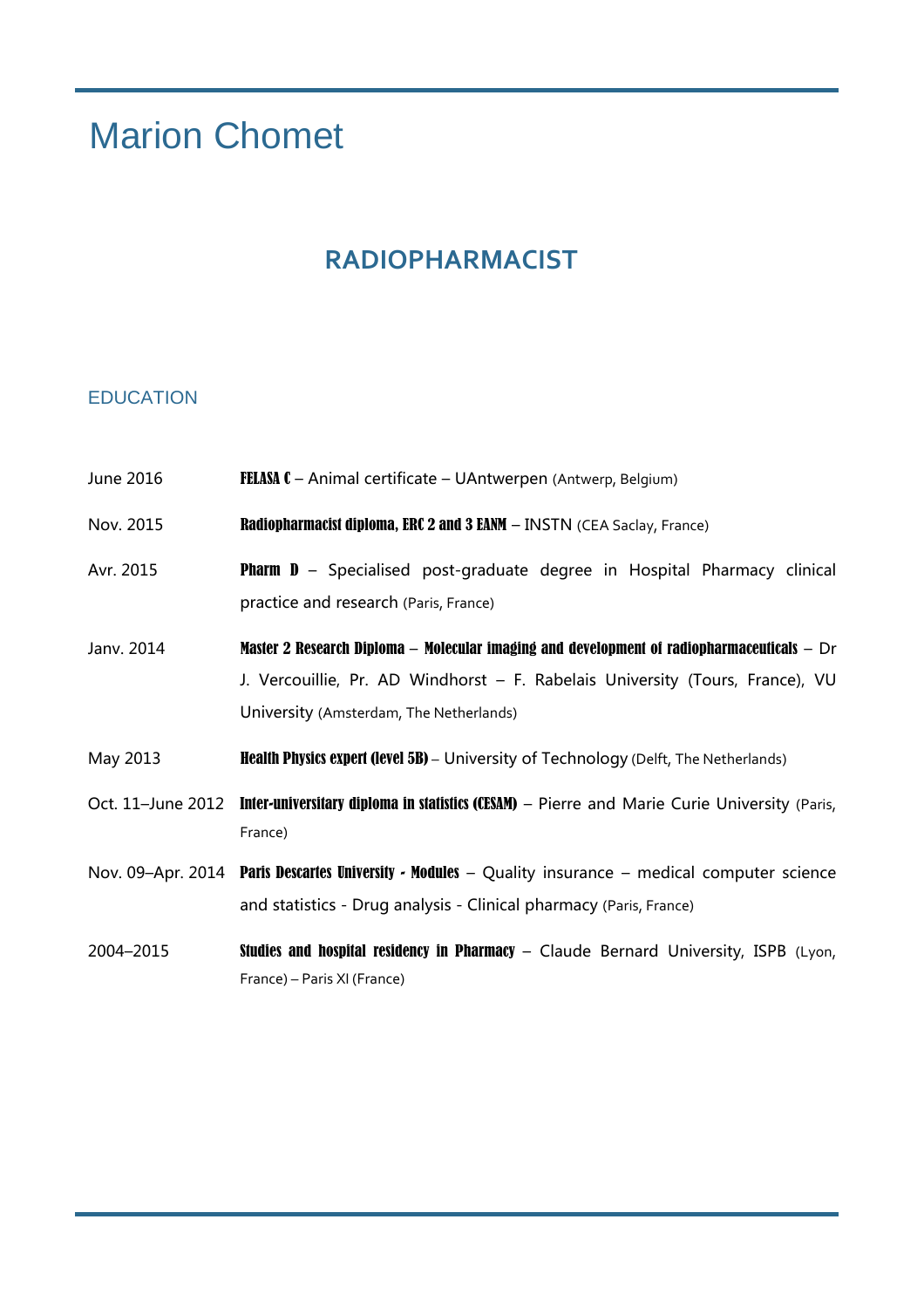#### WORK EXPERIENCE

### RADIOPHARMACY – RADIOPHARMACEUTICAL SCIENCES

#### 3 years' experience working with radioactivity in hospitals and in research laboratories:

- Experimental research and radiolabelling with  $^{18}F$ ,  $^{11}C$  and  $^{89}Zr$  in GMP laboratories, with automated synthesis units, in vitro and in vivo animal studies and HPLC analysis.
- Experience in preclinical research and in clinical hospitals using various isotopes (e.g. 99mTc, <sup>123</sup>I, <sup>68</sup>Ga, <sup>11</sup>C, <sup>18</sup>F, <sup>89</sup>Zr).
- Daily production of <sup>68</sup>Ga-DOTATOC for patients and research experiments on various other <sup>68</sup>Ga-radiolabelled peptides. Involved as a radiopharmacist in <sup>68</sup>Ga clinical research and writing IMPDs.
- Manufacturing of radiopharmaceuticals under aseptic GMP conditions following radiation safety rules.
- Supply, preparation, formulation, quality controls and dispensation of radiopharmaceuticals for PET and SPECT imaging studies, along with ensuring good radiopharmacy practice, involvement in the management of GMP radiochemistry laboratories.
- Maintain control records for receipt, storage, preparation, disposal of radioactive nuclei, traceability of radiopharmaceuticals, control of instruments and equipment
- Expertise in clinical trials, radioprotection and French regulatory agencies (ANSM, IRSN, ASN).
- Management and training of technicians and students in radiopharmacy.
- Since Oct. 2016 Radionuclide Center VUMC Amsterdam PhD Student under the European ITN Marie Curie grant  $N^{\circ}$  675417 – PET Imaging in Drug Design and Development (PET3D) – Project ESR 4 "Reverse translational of Immuno-PET in oncology" – Dr. DJ Vugts, Pr. GA van Dongen, Pr. AD Windhorst. (Amsterdam, The Netherlands)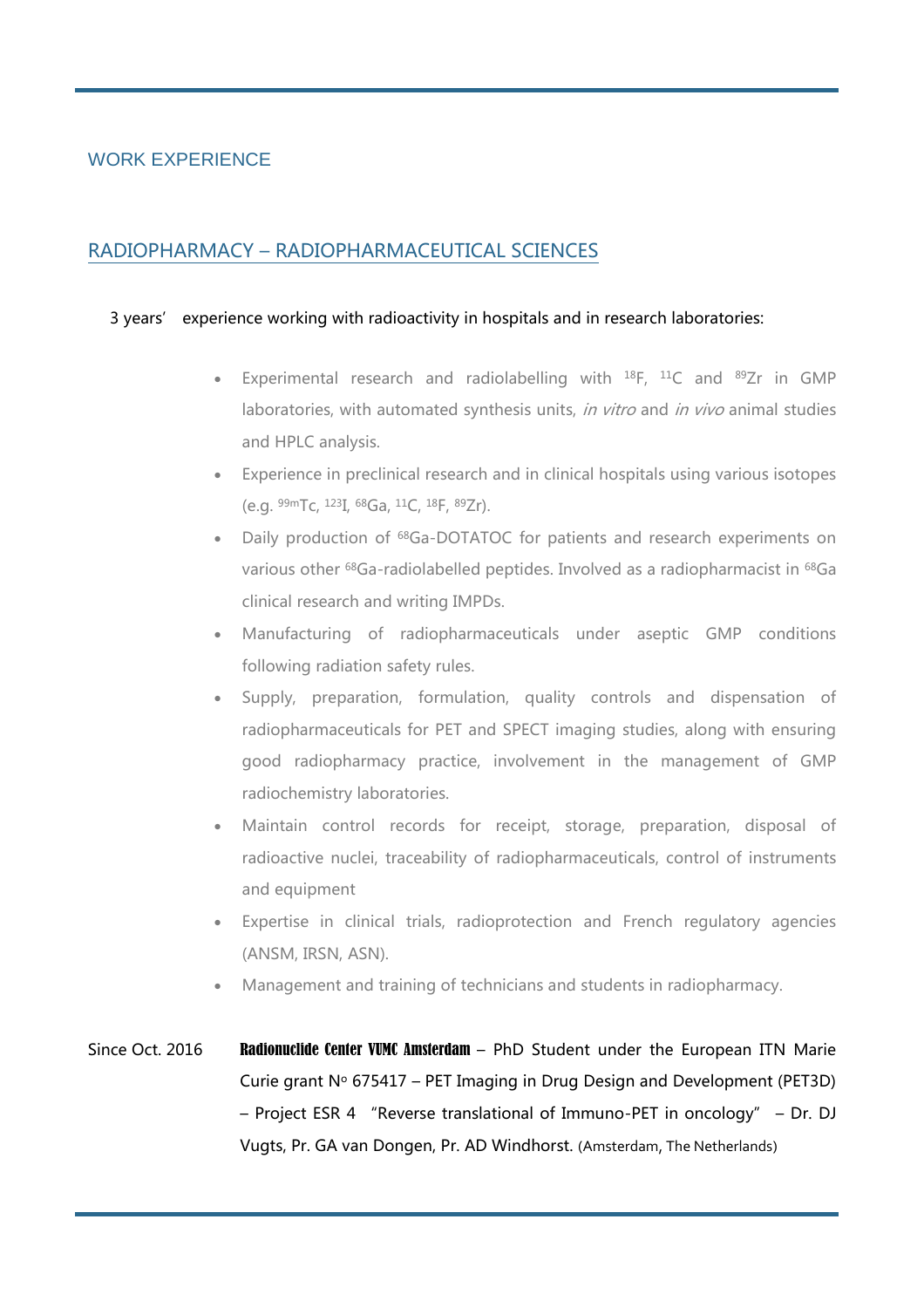- Oct. 15 July. 2016 UAntwerpen Early stage researcher under the European ITN Marie Curie grant  $N^{\circ}$ 642881 –"Imaging the extracellular matrix protease MMP-9 in the development of acquired epilepsy – Pr. S. Dedeurwaerdere (UAntwerpen, Belgium)
- May. 14 Oct. 2015 Tenon Hospital Pr. JN. Talbot, Dr. V. Nataf Radiopharmacist in the Nuclear medicine department (Paris, France)
- Nov.12–Sept. 2013 Radionuclide Center Amsterdam, Master degree internship Pr. AD. Windhorst VU University (Amsterdam, The Netherlands) – Master student - Research Year grant from the French Regional Health Agency
- Nov. 11–Oct. 2012 Avicenne Hospital **–** Dr. V. Eder, Dr. V. De Beco Resident in Radiopharmacy in the Nuclear Medicine department (Bobigny, France)

#### PHARMACY

- Nov. 13 Apr. 2014 St-Joseph Hospital Dr. Y. Bezie, Dr. V. Talon Medical Devices Unit (Paris, France)
	- In charge of material vigilance in relation with clinical units and the French health agency (ANSM). Elaboration of tender offers with industrial partners.
- May Oct. 2012 **Hôtel-Dieu Hospital** Pr. F. Chast, Dr. R. Batista Health economy and drug vigilance (Paris, France)
	- Pharmacological vigilance of medicinal products derived from human blood and of drugs under clinical trial.
	- Manufacturing of emergency chemotherapies under GMP conditions.
	- Analysis of drugs (antibiotics, immunosuppressive drugs, epileptics) and toxicology of samples for the Paris Medical and Juridical Emergency using various techniques (CPG, HPLC, FPIA, ITLC…).
- May Oct. 2010 Necker Hospital for sick children Dr. P. Bourget Preparation and quality control (Paris, France)
	- Immunoassays analysis of toxic drugs, epileptics and antibiotics.
	- Quality control of chemotherapies (HPLC, UV, IR)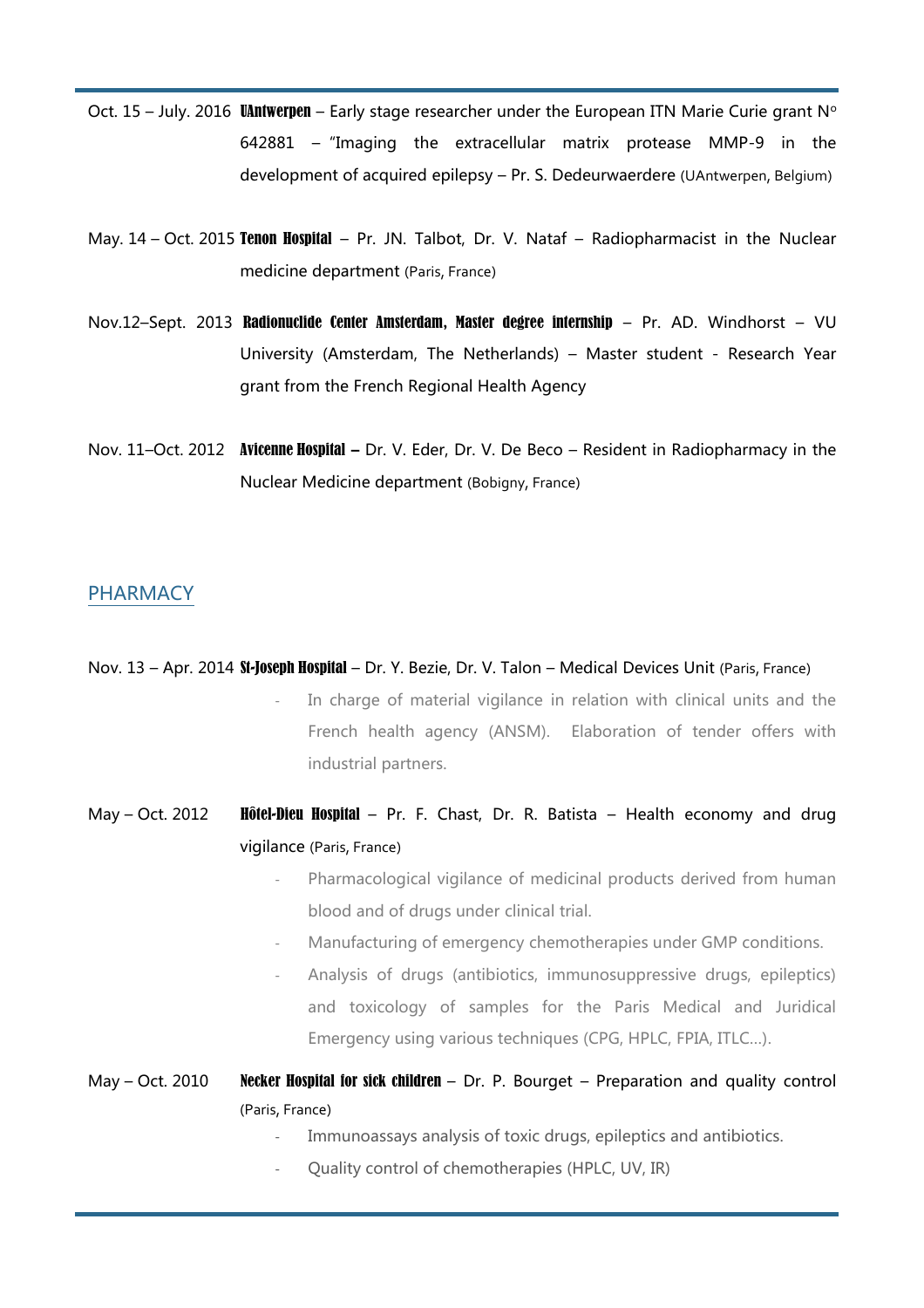## Nov. 09 - Apr. 2010 Hôtel-Dieu Hospital - Pr. F. Chast - Pharmaceutical department for outpatients (UPHARMA) – (Paris, France)

Dispensation to outpatients and management of drugs with specific status (ATU) or in clinical trials.

#### INTERNSHIPS

- June Oct. 2009 Cambodian Pasteur Institute virology unit Dr. JL. Sarthou, Dr. P. Buchy, Dr. O. Sivuth. Working on the different methodologies of serodiagnosis of the dengue viruses (ELISA, diagnosis using IHA, IF, RT-PCR) – (Phnom Penh, Cambodia)
- Sept. 2007 **Training in Ethnopharmacology** "from the medicinal plan to the clinical drug" French Ethnopharmacology Society (SFE) – (Metz, France)
- June July 2006 Research training internship (MSBM) Pr. Reynaud Mémoire on flavonoïdes research in Chenopodium bonus henricus – Botanical laboratory, Pharmacy University (Lyon, France)
- Oct. 08–May 2009 Lyon Est Hospital Pr. F. Borson-Chazot, Pr. B. Claustrat Endocrinology and radioanalysis department (Lyon, France)
- Oct. 06–Sept. 2008 Lyon Hospitals Trainings in various methods of drug analysis in biology, neuroimmunology and biochemistry (Lyon, France)